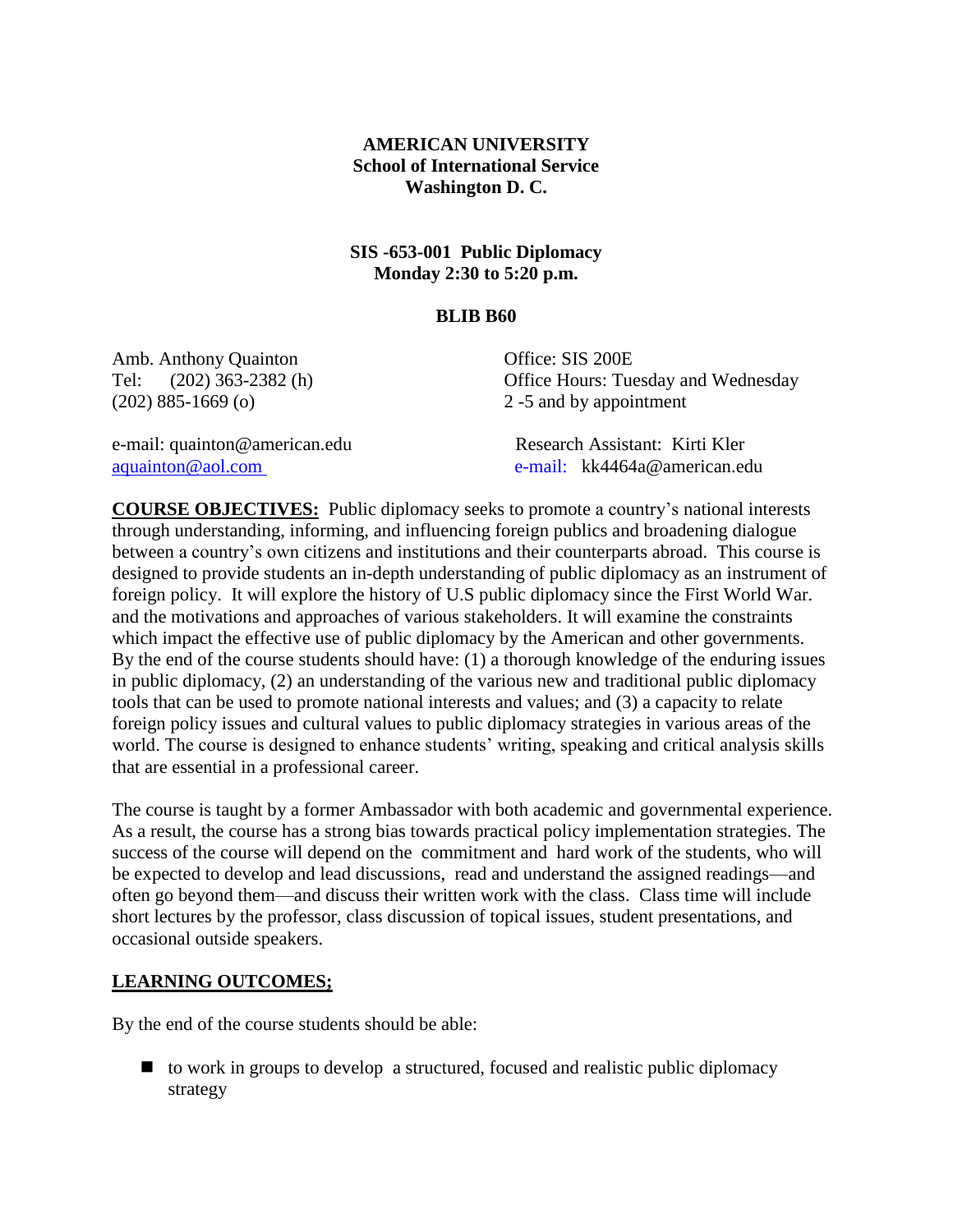- $\blacksquare$  to concisely brief a strategy to an informed but not specialized audience
- $\Box$  to draft a focused and realistic public diplomacy strategy for senior officials
- $\blacksquare$  to understand the relevance and appropriateness of various public diplomacy tools.
- $\blacksquare$  to draft speeches, policy options papers and press guidance

### **REQUIREMENTS**:

During the course, students are expected to stay abreast of public diplomacy issues as reflected in the press and electronic media. Students should also subscribe to John Brown's Public Diplomacy Press and Blog Review (PDPBR) which will be sent to them by e-mail on a near daily basis. To subscribe go to publicdiplomacypressandblogreview.blogspot.com. Students should also regularly review the State Department's public diplomacy site [http://usinfo.state.gov](http://usinfo.state.gov/) and may wish to subscribe to the Department's e-mail daily update.

Each week two students will be responsible for identifying two important articles on public diplomacy chosen from those appearing on the PDPBR or in some other public medium. These articles should be posted on blackboard by Thursday evening of the week before class. All students will be expected to have read those articles and to be prepared to discuss them in class. The students who have identified the articles will lead the discussion in class explaining the importance/significance of the chosen articles. In the second half of the course students will be divided into groups of two or three and asked to research the public diplomacy programs of a foreign country. If possible they should visit or establish contact with the Embassy of their assigned country to see how public diplomacy efforts are carried out in practice. At a minimum they should review regularly the Embassy' own website and PD structure. They should also examine the US Public Diplomacy programs in that country. Where possible they should enroll in and make use of the social media offered by the US Embassy and its counterpart in Washington. Each student team will be expected to make class presentations contrasting the US' and that country's programs and individually to write a substantive paper analyzing them. The total presentation should be no more than 20 minutes in length and the ensuing paper should be approximately 12 double-paced pages. It will be due one week after the class presentation. In addition students will be asked to draft a 5 minute speech for an Ambassador or other senior official explaining some aspect of contemporary U.S. foreign policy or commemorating an important holiday. Several students will be chosen at random to give the speech to the class. Depending on external events students may also be asked to provide short press guidance on an news event of significance.

The final grade will be determined by grades on a) class participation and discussion of the posted PD articles and press guidance (15%), b) the country presentation (20%), c) the country specific paper (20%), the draft speech (15%) and the final examination (30%). The final examination will be in the form of a public diplomacy strategy memorandum setting out for the Under Secretary of State for Public Diplomacy and Public Affairs options for reaching target audiences in a particular country.

Cell phones may not be used in class. Computers may be used for note-taking and, if needed, to obtain specific information required in the class.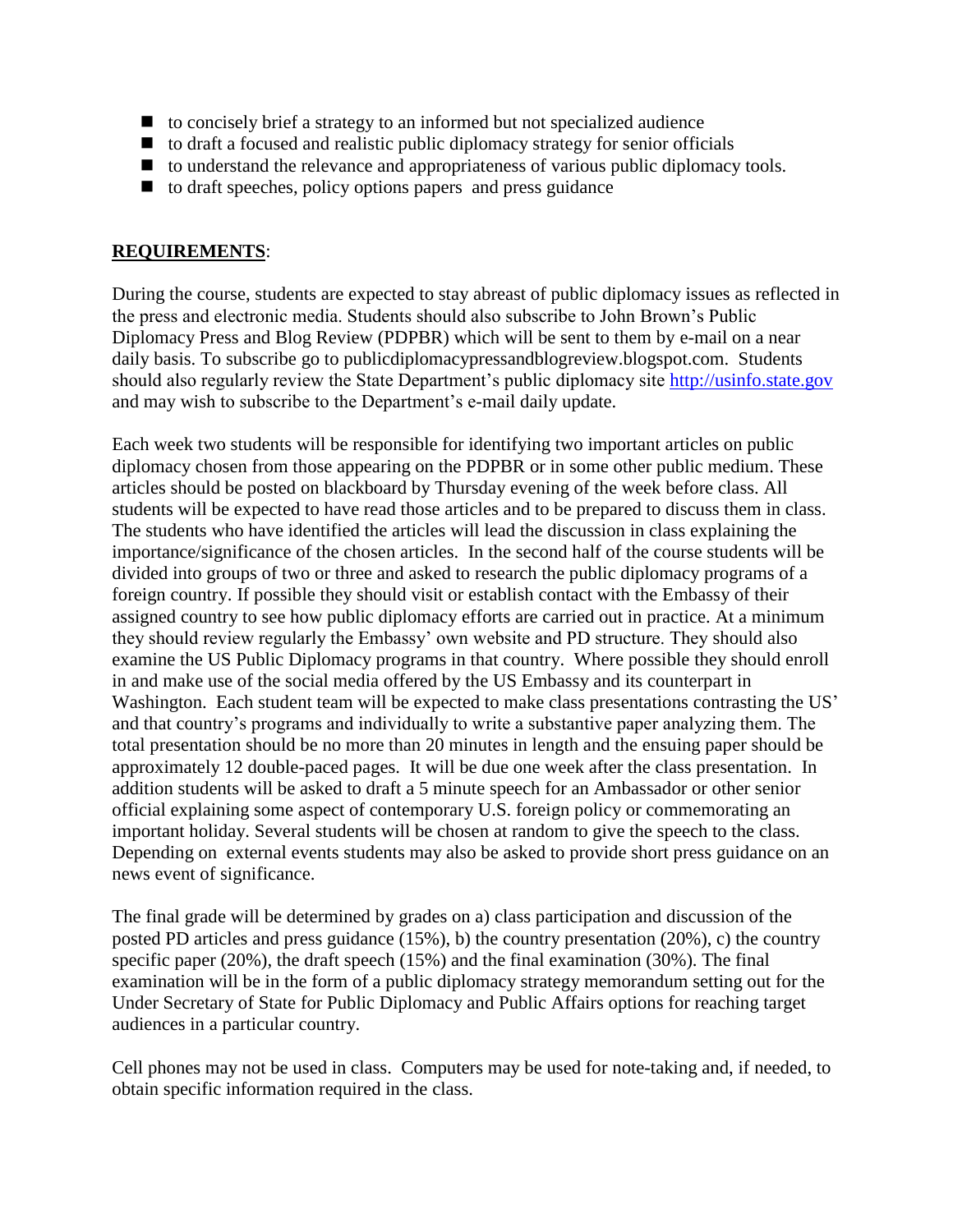**Paper Requirements:** All papers must meet the following minimum standards:

- Papers must be printed double-spaced in a font size no smaller than 12 pt. They may be printed on both sides of each sheet of paper.
- There should be a title, your name and the date of submission. This should be at the top of the first page, or on a separate title page. Either form is acceptable
- Each page, except the first, needs to be numbered.
- Papers should have no grammatical or spelling errors. Careful proof-reading is expected. Papers will be marked down one level (eg. From A- to  $\overline{B}$ +) if there are more than seven spelling or typographical errors.
- Citations must be in a standard format. Either footnotes or endnotes are acceptable. When an author's work is paraphrased, credit must be given to the author, preferably in the body of the paper as well as in a footnote/endnote. A quote used without quotation marks is plagiarism.

## **ACADEMIC INTEGRITY CODE**

All students must adhere to the Academic Integrity Code

(<http://www.american.edu/provost/registrar/regulations/reg80.cfm>). As the code states, "By enrolling at American University and then each semester when registering for classes, students acknowledge their commitment to the Code. As members of the academic community, students must become familiar with their rights and their responsibilities. In each course, they are responsible for knowing the requirements and restrictions regarding research and writing, examinations of whatever kind, collaborative work, the use of study aids, the appropriateness of assistance, and other issues. Students are responsible for learning the conventions of documentation and acknowledgment of sources. American University expects students to complete all examinations, tests, papers, creative projects, and assignments of any kind according to the highest ethical standards, as set forth either explicitly or implicitly in this Code or by the direction of instructors."

## **EMERGENCY PREPAREDNESS**

In the event of an emergency American University will implement a plan for meeting the needs of all members of the university community. Should the university be required to close for a period of time, we are committed to ensuring that all aspects of our educational programs will be delivered to our students. These may include altering and extending the duration of the traditional term schedule to complete essential instruction in the traditional format and/or use of distance instructional methods. Specific strategies will vary from class to class, depending on the format of the course and the timing of the emergency. Faculty will communicate classspecific information to students via AU e-mail and Blackboard, while students must inform their faculty immediately of any absence due to illness. Students are responsible for checking their AU e-mail regularly and keeping themselves informed of emergencies. In the event of a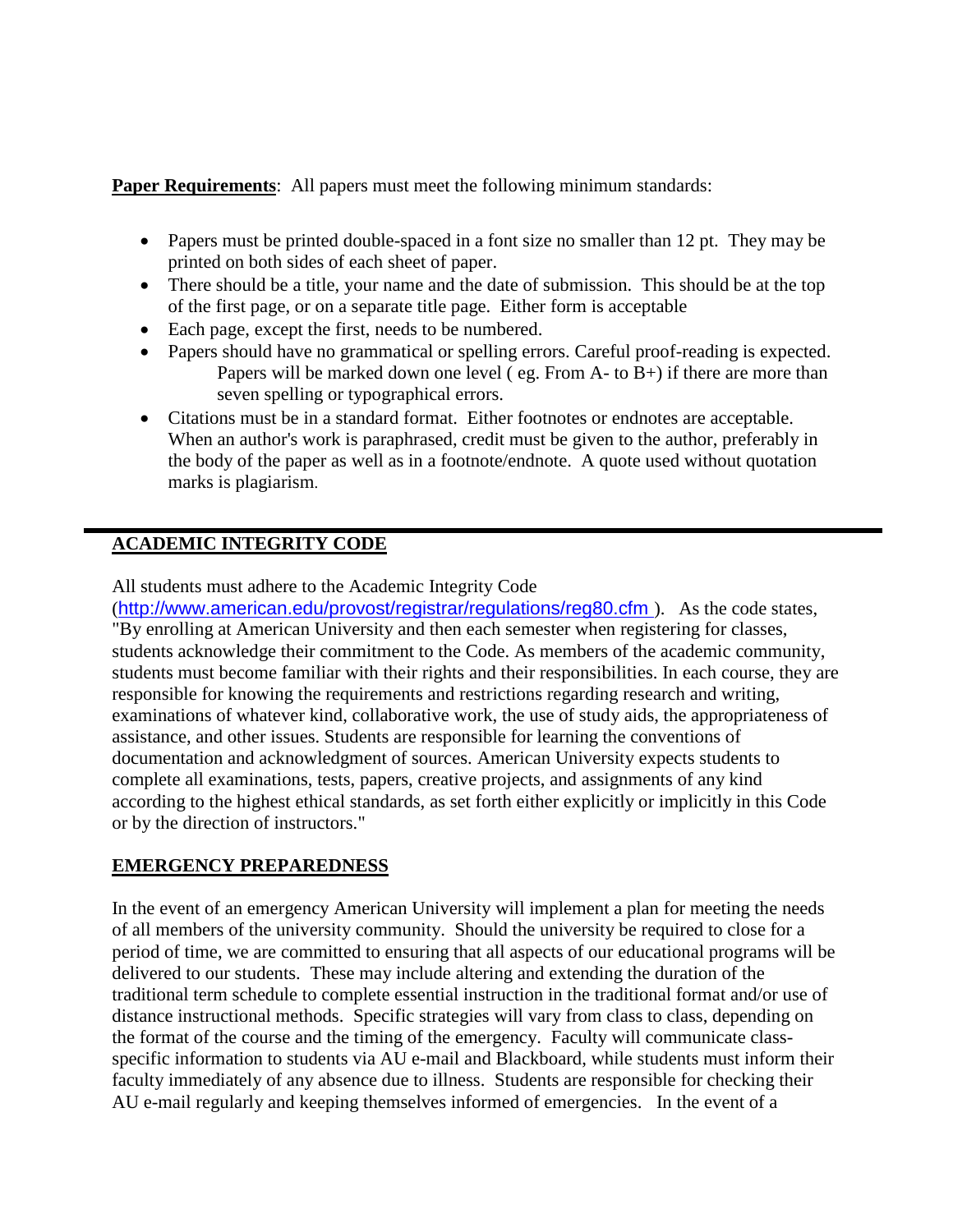declared pandemic or other emergency, students should refer to the AU Web site ( [www.](http://www.american.edu/)  [prepared.american.edu](http://www.american.edu/) ) and the AU information line at (202) 885-1100 for general university-wide information, as well as contact their faculty and/or respective dean's office for course and school/ college-specific information.

# **COURSE BOOKS**

The Following books should be purchased: Nye, Joseph, Soft Power: The Means to Success in World Politics Dizard, Wilson P., Inventing Public Diplomacy: The Story of the US Information Agency Seib, Philip (ed), Toward a New Public Diplomacy: Redirecting U.S. Foreign Policy , Palgrave, 2009

These four books produced by the Public Diplomacy Council will be distributed in class: Kiehl, William P. (ed.) America's Dialogue with the World, 2006 Rugh, William, Engaging the Arab and Islamic Worlds Through Public Policy, 2004 Heil, Alan J. Jr. (ed.), Local Voices/Global Perspectives: VChallenges Ahead for U.SW. International Media, 2008 Kiehl, William P. The Last Three Feet: Case Studies in Public Diplomacy, 2012 Trent, Deborah L. (ed.) Nontraditional U.S. Public Diplomacy: Past, Present, and Future

Rugh, William A., Front Line Public Diplomacy: How US Embassies Communicate with Foreign Publics, Palgrave, 2014

As indicated in the syllabus materials will generally be available on blackboard

# **COURSE OUTLINE**

## **Part I – The History and Nature of Public Diplomacy**

## **August 28: Public Diplomacy, Public Affairs and Propaganda**

Introductions; Overview of the Course; General Discussion of the concepts of soft power, public diplomacy, strategic communications and propaganda.

Anthony Quainton, "Public Diplomacy Can it Be Defined?" 2015 (on blackboard ) Nye, *Soft Power,* Chapters 1 and 2 Dizard, *Inventing Public Diplomacy*, Chapter 1 William Rugh, "The Case for Soft Power" in Seib, Toward a New Public Diplomacy

## **September 11: The Invention of U.S. Public Diplomacy: From the Committee on Public Information to the United States Information Agency**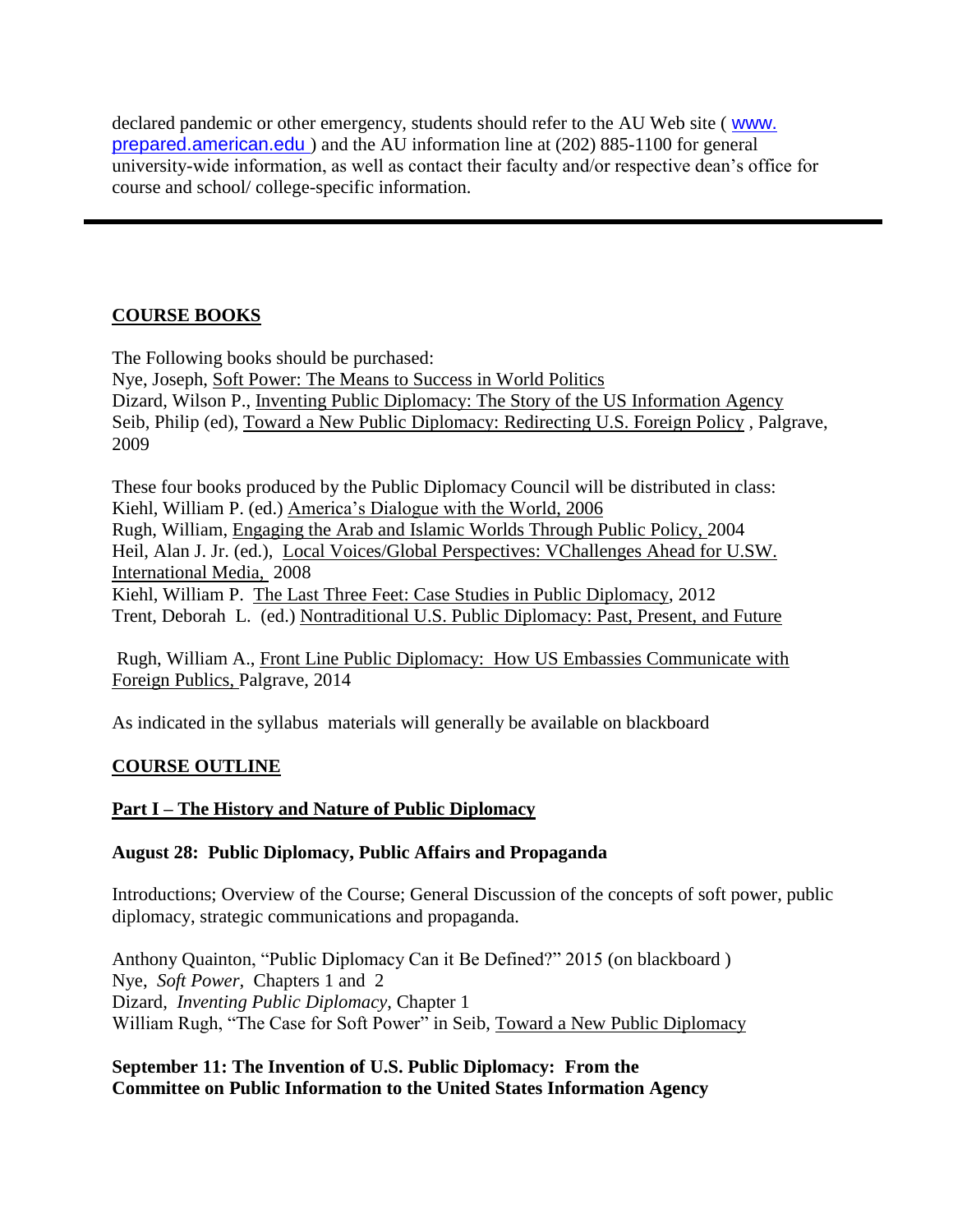Dr. Craig Hayden, Chair, Diplomatic Mastery Program, Foreign Service Institute will lead this class. He is the author of The Rhetoric of Soft Power: Public Diplomacy in Global Contexts,, Lexington Books, 2011

Prior to class watch on You Tube "Years of Lightning Day of Drums"

Dizard,*Inventing Public Diplomacy***,** Chapters 3, 4, 5 and 6

Nichgolas J Cull, "How We Got Here" in Seib, Toward a New Public Diplomacy, Chapter 2 Roberts, Walter R., "The Evolution of Diplomacy", *Mediterranean Quarterly*, Summer 2006 (on blackboard)

Arndt, Richard T, *The First Resort of Kings: American Cultural Diplomacy in the Twentieth Century,* Chapters 10-12 (on blackboard)

#### **September 18: Clinton, Bush and the Post-Cold War World**

Dizard, *Inventing Public Diplomacy***,** Chapter 10 Gregory, Bruce, "Public Diplomacy and Strategic Communication: Cultures, Firewalls and Imported Norms", August 31, 2005 (on blackboard) Arndt, Richard T, *The First Resort of Kings: American Cultural Diplomacy in the Twentieth Century,* Chapter 24 and Afterword (on blackboard)

"Reinventing Diplomacy in the Information Age," A report of the CSIS Advisory Panel on Diplomacy in the Information Age. (on library reserve)

*Changing Minds – Winning Peace, A New Strategic Direction for U.S. Public Diplomacy in the Arab and Muslim World*. Report of the Advisory Group on Public Diplomacy for the Arab and Muslim World (on library reserve)

#### **September 25: Why Do They Hate Us: Overcoming Negative Stereotypes**

Sanders, Barry A, "American Footprints Abroad" in *American Avatar: The United States in the Global Imagination*, Potomac Books, 2011 (on blackboard)

Freeman, Charles, "Why not Let Them Hate Us, as long as They Fear Us?" Remarks to the United States Information Agency Alumni Association, October 4, 2006 (on blackboard) Speulda, Nicole, "Documenting the Phenomenon of Anti-Americanism" The Princeton Project on National Security. (on blackboard).

Berman, Russell A., "Anti-Americanism and the Pursuit of Politics", Princeton Project on National Security (on blackboard)

Rugh, William A (ed.), *Engaging the Arab and Islamic Worlds through Public Diplomacy,*  Chapters 1-4

Robichaud. Carl and Goldlbrenner, Rachel "Anti-Americanism and Violence". June 30, 2005 (on blackboard)

#### **October 2: The Making of Public Diplomacy in Washington and the Field: Government Stakeholders: The State Department and the Military**

Review the State and Defense Departments Public Diplomacy Websites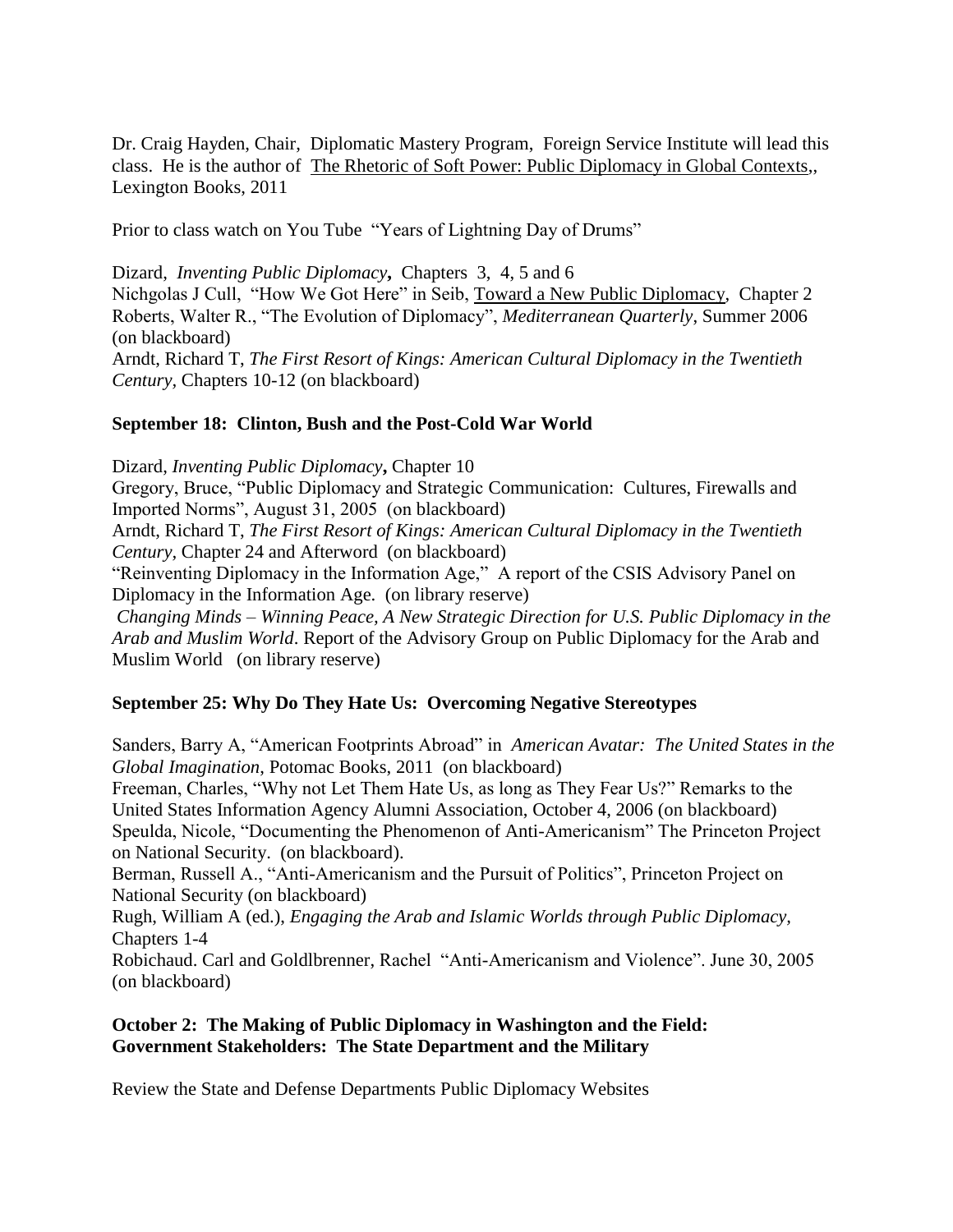Abiodun Williams, "The US Military and Public Diplomacy" in Seib, Towards a New Public Diplomacy, Chapter 11 Rugh, William A "Defense Department Communications: Changing Roles" and "Defense Department Communication Abroad Compared with Public Diplomacy", in Front Line Public Diplomacy , Chapters 11 and 2 Department of Defense, *Principles of Strategic Communications*, 2008 http://www.au.af.mil/info-ops/documents/principles\_of\_sc.pdf *Report of the Defense Science Board Task Force on Strategic Communications ,* September 2004 <http://www.acq.osd.mil/dsb/reports/2004-09-strategic-communications>

## **Part II: The Tools of Public Diplomacy**

These next five sessions are designed to look at the traditional and non-traditional tools for the implementation of public diplomacy by the United States and other major world powers and examine the institutional constraints which affect the ability of the United States to advance its public diplomacy agenda.

## **October 9: The Print Media; Working with Journalists**

Begleiter, Ralph, "You Talkin' To Me", *America's Dialogue with the World*, pp 35-48 Rugh, William, "Traditional Information Channels" in Front Line Public Diplomacy, Chapter 5

Writing assignment: Prepare press guidance for use at the State Department's noon briefing on a high visibility foreign policy issues appearing in the press over the weekend of October 3/4

#### **October 16: Electronic Media: Radio and TV and the Internet: News, Entertainment or What?**

Visit to Voice of America at either 9:30 a.m. or 2 p.m accompanied.by: Alan L. Heil, former Deputy Director of the Voice of America and author of *Voice of America: a History*.

Heil, Alan L.(ed) Local voices/Global Perspectives

Johnson, Joe B. "The Technology Dimension", *America's Dialogue with the World,* pp 103-114 Rugh, William A., *Engaging the Arab and Islamic Worlds through Public Diplomacy*, Chapters 3,5,6, 7 and 10

Shawn Powers and Ahmed El Gody, "The Lessons of Al Hurra Television" in Seib, Toward a New Public Diplomacy ,Chapter 3

#### **October 23: People to People Diplomacy; Exchanges and Senator Fulbright's Vision**

William Rugh, "Educational Exchanges", in Front Line Public Diplomacy, Chapter10 Ilchman, Alice Stone. "The Role of Competitive Fellowships", *America's Dialogue with the World* pp 49-57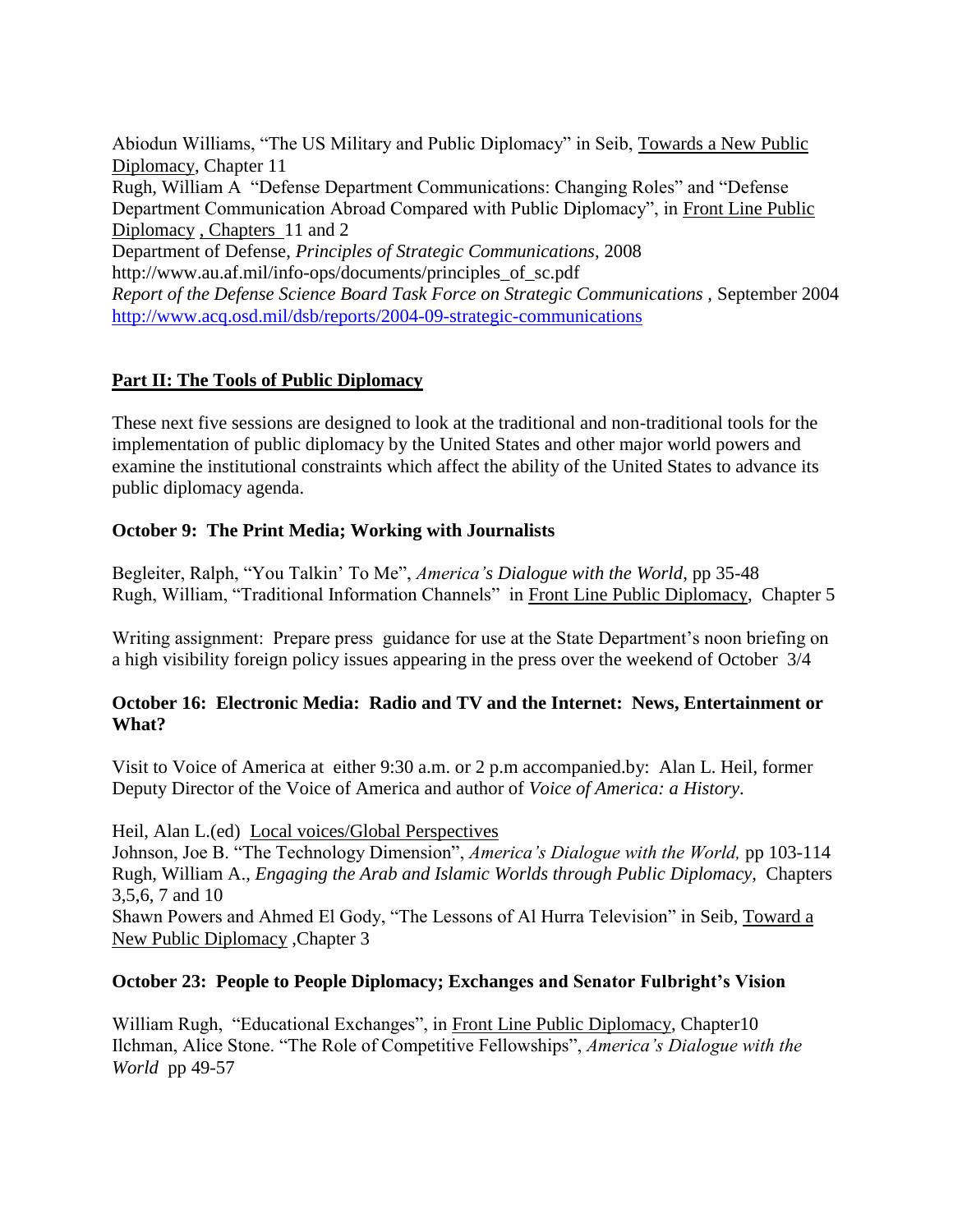Mueller, Sherry Lee, "Professional Exchanges, Citizen Diplomacy and Credibility", *America's Dialogue with the World*, pp 59-70 Rugh, William A, *Engaging the Arab and Islamic World through Public Diplomacy*, Chapters 8 and 9

Visiting Speaker: Sherry Mueller, former Executive Director, National Council of International **Visitors** 

## **October 30: Clarinets and Cellos: The Role of High and Low Culture**

Brown, John, "Arts Diplomacy: The Neglected Aspect of Cultural Diplomacy", *America's Dialogue with the World*, pp 71-91 Arndt, Richard T., Rebuilding America's Cultural Diplomacy, *Foreign Service Journal,* October 2006 (on e-reserve)

## **Part III: Non-American Public Diplomacy**

For the next three sessions we will be looking at how other governments go about the business of public diplomacy. Before each session in addition to any assigned readings you should consult the official websites of the governments concerned as well as the web sites of their respective cultural institutes, if any, such as the Alliance Francaise, Goethe Institute, British Council, etc. You should also consult the websites of the American Embassy in the assigned country. All students should read the case studies in The Last Three Feet.

## **November 6: How We and the Europeans Do It. Britain, Germany, France**

Nye, Joseph S, Jr, *Soft Power*, Chapter 3 Leonard, Mark and Small Andrew, "British Public Diplomacy in the Age of Schisms" The Foreign Policy Center, February 2005 (on blackboard)

Class presentations

## **November 13: How Close Friends the Canadians and Israelis Do It. How Asian powers India and China do it**

Colli, Terry R., "A Canadian Perspective on Public Diplomacy: Canada's Experience in the U.S." [http://businessfordiplomaticaction.orf/news/articles/dipl\\_program.pdf](http://businessfordiplomaticaction.orf/news/articles/dipl_program.pdf) Potter, Evan H., Canada and the New Public Diplomacy, Netherlands Institute of International Relations, ( on blackboard)

Guolin Shen, " The View from China", In Seib, Toward a New Public Diplomacy, Chapter 5

Class presentations

**November 20: How Adversaries Do It: Russia, Iran Cuba and Venezuela**